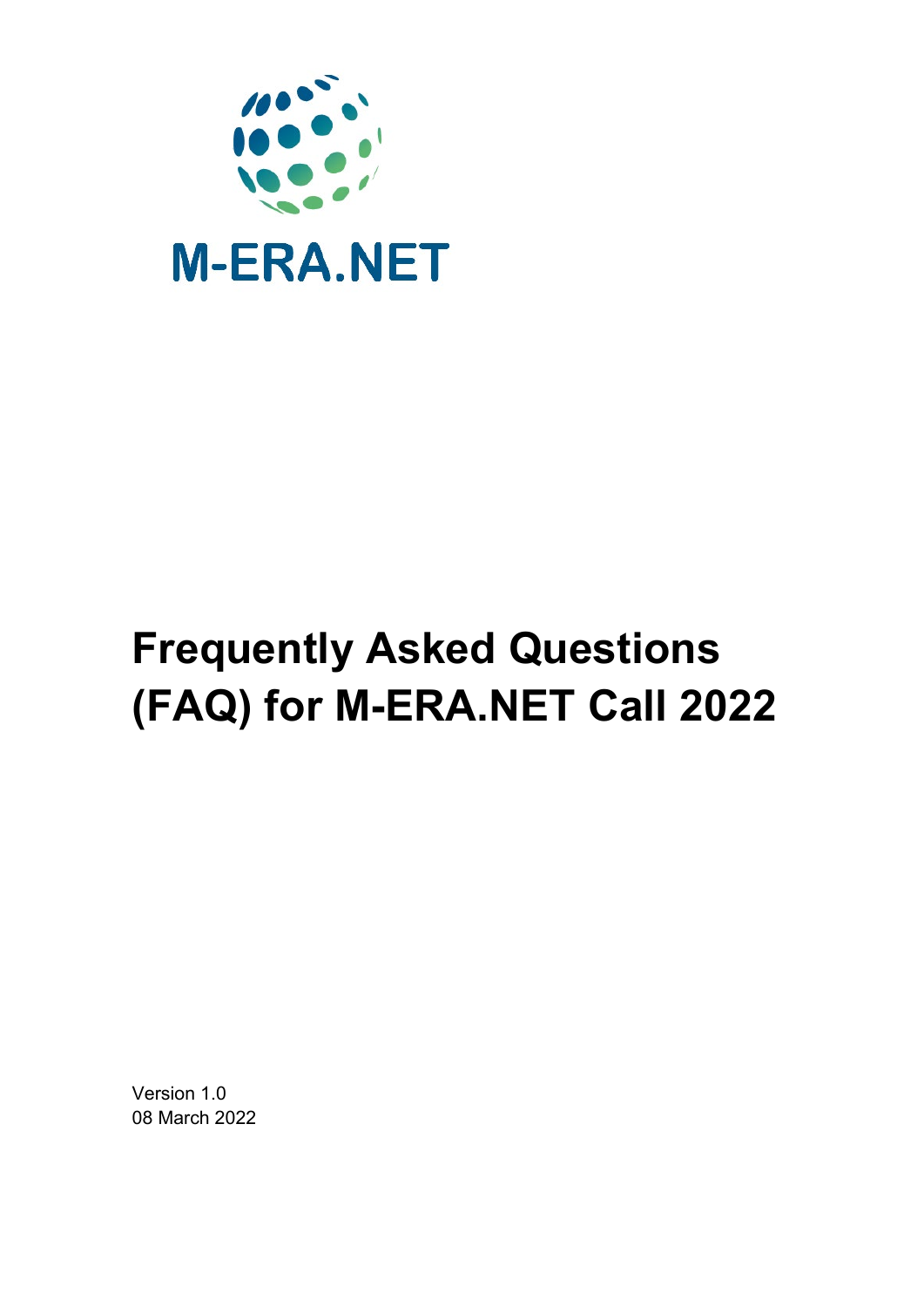

# **Content**

| Q 3: Is there a dedicated budget per topic? Can it happen that no projects are funded under a   |  |
|-------------------------------------------------------------------------------------------------|--|
|                                                                                                 |  |
|                                                                                                 |  |
|                                                                                                 |  |
|                                                                                                 |  |
| Q 6: Can an applicant in this call also register as an expert to evaluate research proposals in |  |
|                                                                                                 |  |
|                                                                                                 |  |
| Q 8: Are there any limitations concerning the work balance and country balance of the           |  |
|                                                                                                 |  |
| Q 9: Can partners not asking for funding participate in the M-ERA.NET Call 2021?  5             |  |
| Q 10: Can partners from other countries/regions than those participating in the M-ERA.NET       |  |
|                                                                                                 |  |
|                                                                                                 |  |
|                                                                                                 |  |
|                                                                                                 |  |
|                                                                                                 |  |
|                                                                                                 |  |
| Q 15: Where can I find all the necessary forms for submitting a proposal?  6                    |  |
|                                                                                                 |  |
| Q 17: Can I re-submit a proposal which was already submitted to a previous M-ERA.NET call       |  |
|                                                                                                 |  |
|                                                                                                 |  |
| Q 19: Can I request an extension of the M-ERA.NET Call 2022 deadline to submit either a         |  |
|                                                                                                 |  |
| Q 20: Can I submit a Full-Proposal without submitting a Pre-Proposal? 6                         |  |
|                                                                                                 |  |
| Q 22: Is it possible to change the layout and the headings of the proposal templates?7          |  |
|                                                                                                 |  |
|                                                                                                 |  |
|                                                                                                 |  |
| Q 26: How can I find and/or apply the PIC of my organisation and the consortium members? 7      |  |
|                                                                                                 |  |
|                                                                                                 |  |
| Q 29: Are any changes from Pre-Proposal to Full-Proposal and beyond allowed? 8                  |  |
| Q 30: Is it necessary to provide a Consortium Agreement with the proposal? 8                    |  |
|                                                                                                 |  |
|                                                                                                 |  |
|                                                                                                 |  |
| Q 33: Can it happen that the same Pre-Proposal is evaluated differently by the involved         |  |
|                                                                                                 |  |
| Q 34: In stage 2, will I receive the evaluation report of my evaluated Full-Proposal?  8        |  |
|                                                                                                 |  |
|                                                                                                 |  |
|                                                                                                 |  |
| Q 38: Is it necessary to define the different budget concepts (personnel, goods, etc.)?  9      |  |
|                                                                                                 |  |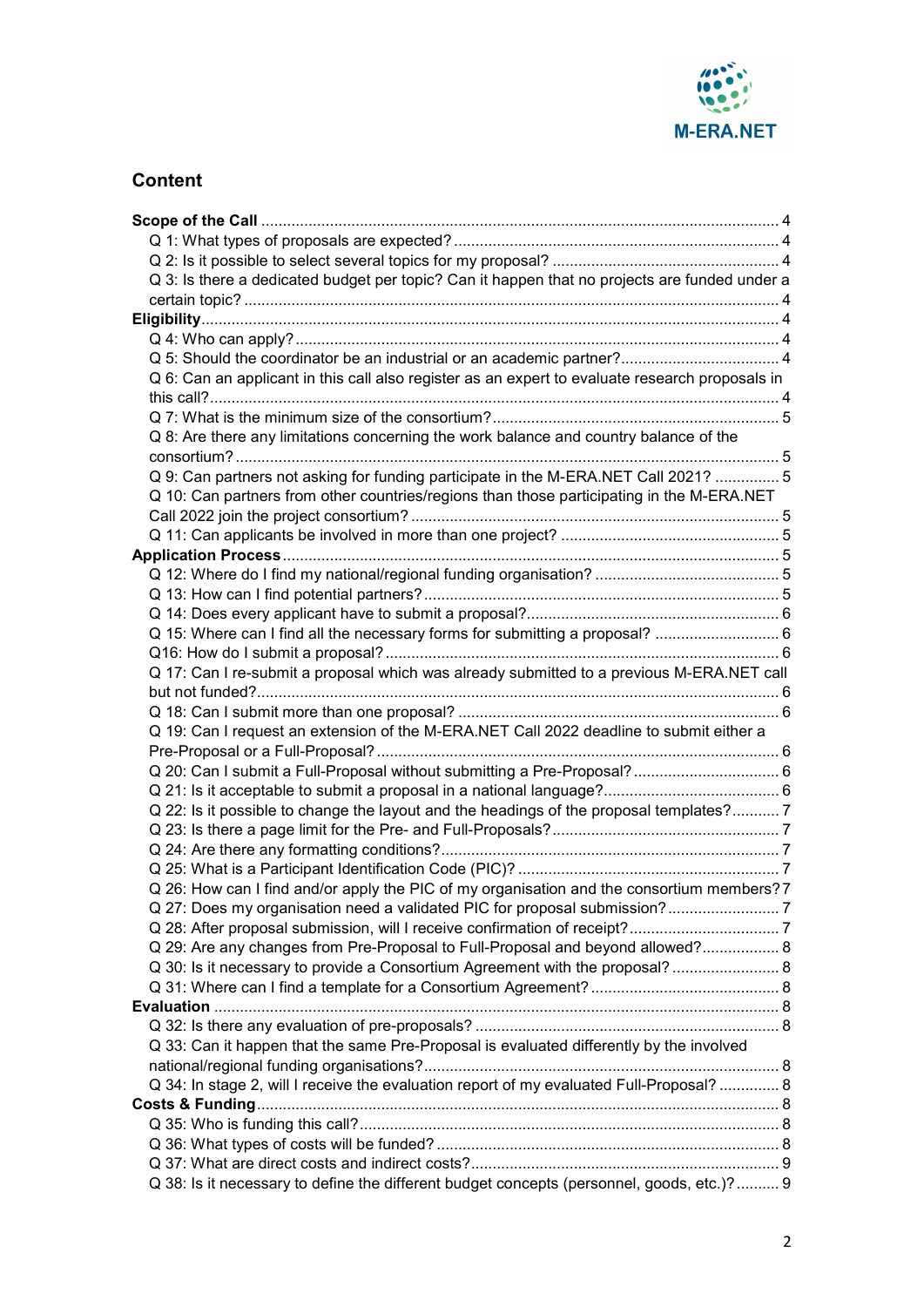

| Q 39: Should partners not requesting funding provide the person months and project costs? 9 |  |
|---------------------------------------------------------------------------------------------|--|
| Q 40: Are there any M-ERA.NET guidelines regarding limits of use of subcontractors from     |  |
|                                                                                             |  |
|                                                                                             |  |
| Q 41: How long does it take before projects recommended for funding actually start? 9       |  |
| Q 42: Can a project start before the final decision by the national/regional funding        |  |
|                                                                                             |  |
|                                                                                             |  |
|                                                                                             |  |
| Q 45: What happens, if a partner leaves the consortium after the project start? 10          |  |
|                                                                                             |  |
|                                                                                             |  |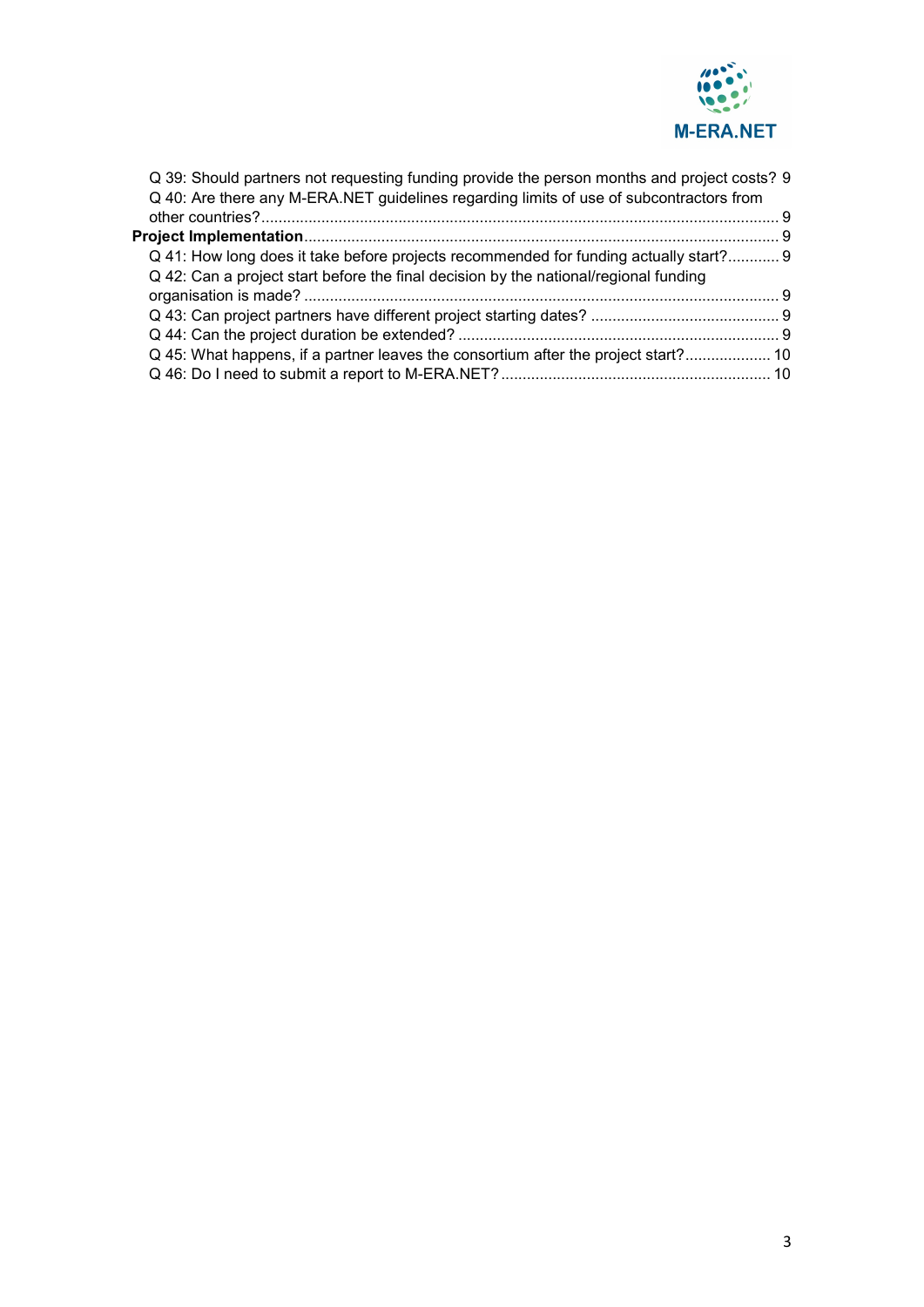

# <span id="page-3-0"></span>*Scope of the Call*

## <span id="page-3-1"></span>*Q 1: What types of proposals are expected?*

**A 1:** The call is open for innovative transnational R&D projects in materials research and innovation related to materials and battery technologies to support the European Green Deal. The M-ERA.NET Call 2022 covers the following topics:

- **1. Materials for energy**
- **2. Innovative surfaces, coatings and interfaces**
- **3. High performance composites**
- **4. Functional materials**
- **5. New strategies for advanced material-based technologies health applications**
- **6. Materials for electronics**

There may be restrictions regarding the thematic scope of participating national/regional funding organisations.

**For detailed information all applicants are requested to contact their respective national/regional funding organisations** (see: [https://www.m-era.net/joint-calls/joint-call-](https://www.m-era.net/joint-calls/joint-call-2022/participating-countries-regions-call-2022)[2022/participating-countries-regions-call-2022](https://www.m-era.net/joint-calls/joint-call-2022/participating-countries-regions-call-2022) **in order to clarify additional national/regional regulations and requirements.**

## <span id="page-3-2"></span>*Q 2: Is it possible to select several topics for my proposal?*

**A 2:** No, for 1 proposal only 1 topic can be selected. Please choose the most appropriate topic.

# <span id="page-3-3"></span>*Q 3: Is there a dedicated budget per topic? Can it happen that no projects are funded under a certain topic?*

**A 3:** Budgets are not allocated per topic. Available global funding will be provided to proposals according to quality until national/regional budgets are exhausted.

# <span id="page-3-4"></span>*Eligibility*

#### <span id="page-3-5"></span>*Q 4: Who can apply?*

**A 4:** The eligibility of applicants depends on the respective national/regional funding programmes. SMEs, large companies, academic research groups, universities, research organisations or other research organisations can apply according to their regional/national regulations. Prospective applicants are requested to discuss eligibility with their national/regional funding organisations. The funding organisations participating in the call are listed at <https://www.m-era.net/joint-calls/joint-call-2022/participating-countries-regions-call-2022> and in the Guide for Proposers.

#### <span id="page-3-6"></span>*Q 5: Should the coordinator be an industrial or an academic partner?*

**A 5:** In general, there is no preference. Please make sure that all consortium members are eligible according to the published M-ERA.NET as well as national/regional criteria and that they have a valid role and the necessary expertise.

## <span id="page-3-7"></span>*Q 6: Can an applicant in this call also register as an expert to evaluate research proposals in this call?*

**A 6:** Applicants can register but due to a potential conflict of interest they will not be appointed for the evaluation.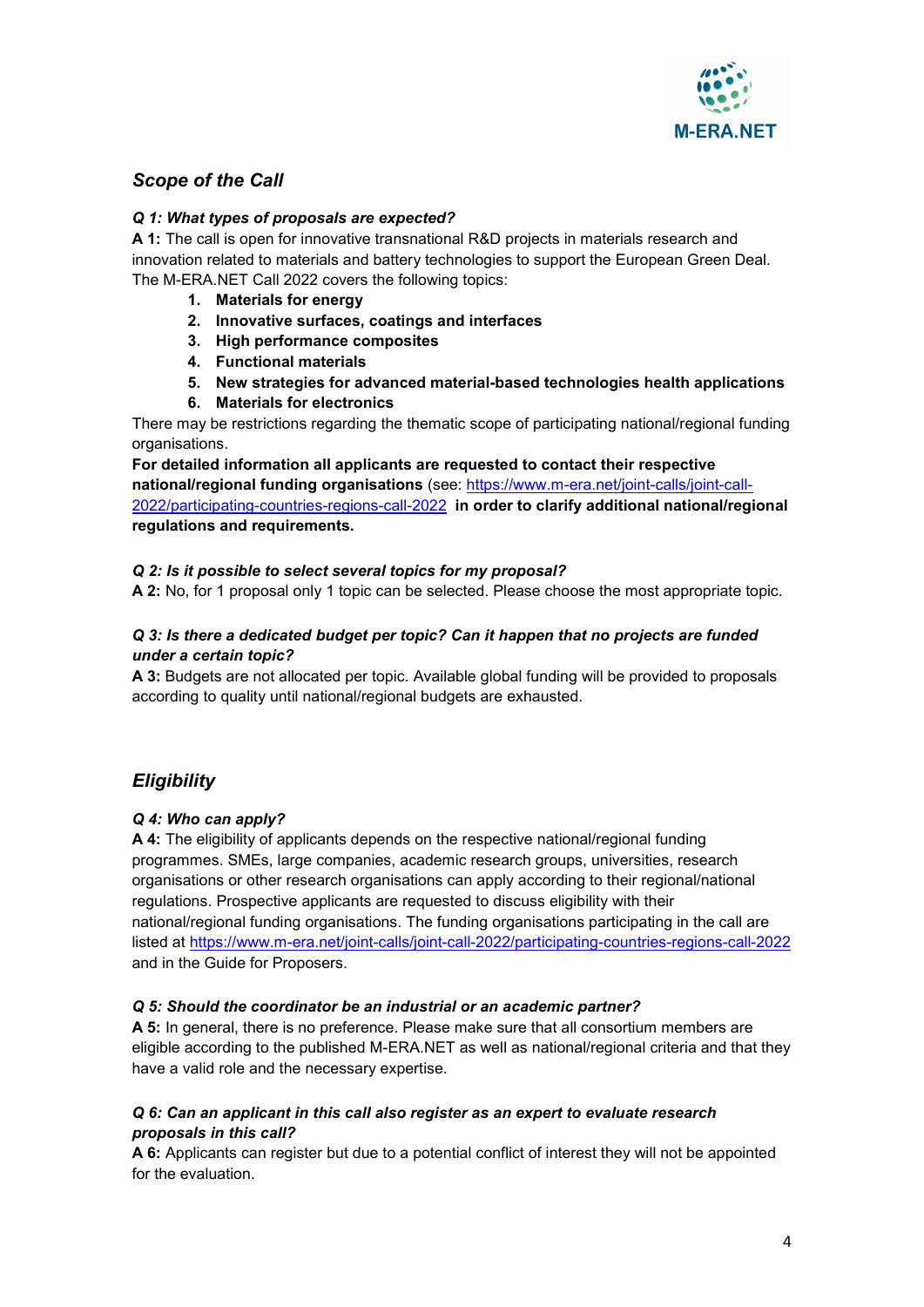

# <span id="page-4-0"></span>*Q 7: What is the minimum size of the consortium?*

**A 7:** Minimum requirement: Project consortia must consist of at least 3 partners (all requesting funding from a funding organisation listed in Annex 3 of the Guide for Proposers) from at least 3 different countries (at least 2 EU member states or associated countries<sup>[1](#page-4-8)</sup>) participating in the M-ERA.NET Call 2022. In addition to the minimum consortium, the participation of further partners is possible

# <span id="page-4-1"></span>*Q 8: Are there any limitations concerning the work balance and country balance of the consortium?*

**A 8:** Yes, the criteria are as follows: The total effort of one single applicants cannot exceed 60% of the total project efforts (measured in person months) in the proposal. The total effort of applicants from one country cannot exceed 70% of the total project efforts (measured in person months) in the proposal.

Hereby, for calculating the person months (PM), M-ERA.NET is following the EC definition on calculating PM:<https://ec.europa.eu/newsroom/just/items/643967>

#### <span id="page-4-2"></span>*Q 9: Can partners not asking for funding participate in the M-ERA.NET Call 2021?*

**A 9**: Yes, partner not asking for funding can participate in addition to the minimum consortia of 3 partners from 3 different countries.

The project coordinator must request funding (from a funding organisation listed in the Annex 3 of the Guide for Proposers).

#### <span id="page-4-3"></span>*Q 10: Can partners from other countries/regions than those participating in the M-ERA.NET Call 2022 join the project consortium?*

**A 10:** In principle Yes. Consortia can include partners from countries/regions not participating in the M-ERA.NET Call 2022, but they must be self-financed.

#### <span id="page-4-4"></span>*Q 11: Can applicants be involved in more than one project?*

**A 11:** This depends on the respective national/regional programme regulations; it is possible to participate in more than one project if this complies with the respective national/regional programme regulations.

# <span id="page-4-5"></span>*Application Process*

#### <span id="page-4-6"></span>*Q 12: Where do I find my national/regional funding organisation?*

**A 12:** The funding organisations can be found on the web page via the following link: <https://www.m-era.net/joint-calls/joint-call-2022/participating-countries-regions-call-2022> . Please select your country by clicking on the map. In addition, participating funding organisations are listed in the Guide for Proposers in Annex 3.

#### <span id="page-4-7"></span>*Q 13: How can I find potential partners?*

**A 13:** M-ERA.NET recommends the following databases:

<span id="page-4-8"></span>**<sup>.</sup>** 1 [http://ec.europa.eu/research/participants/data/ref/h2020/grants\\_manual/hi/3cpart/h2020-hi-list](http://ec.europa.eu/research/participants/data/ref/h2020/grants_manual/hi/3cpart/h2020-hi-list-ac_en.pdf)[ac\\_en.pdf](http://ec.europa.eu/research/participants/data/ref/h2020/grants_manual/hi/3cpart/h2020-hi-list-ac_en.pdf)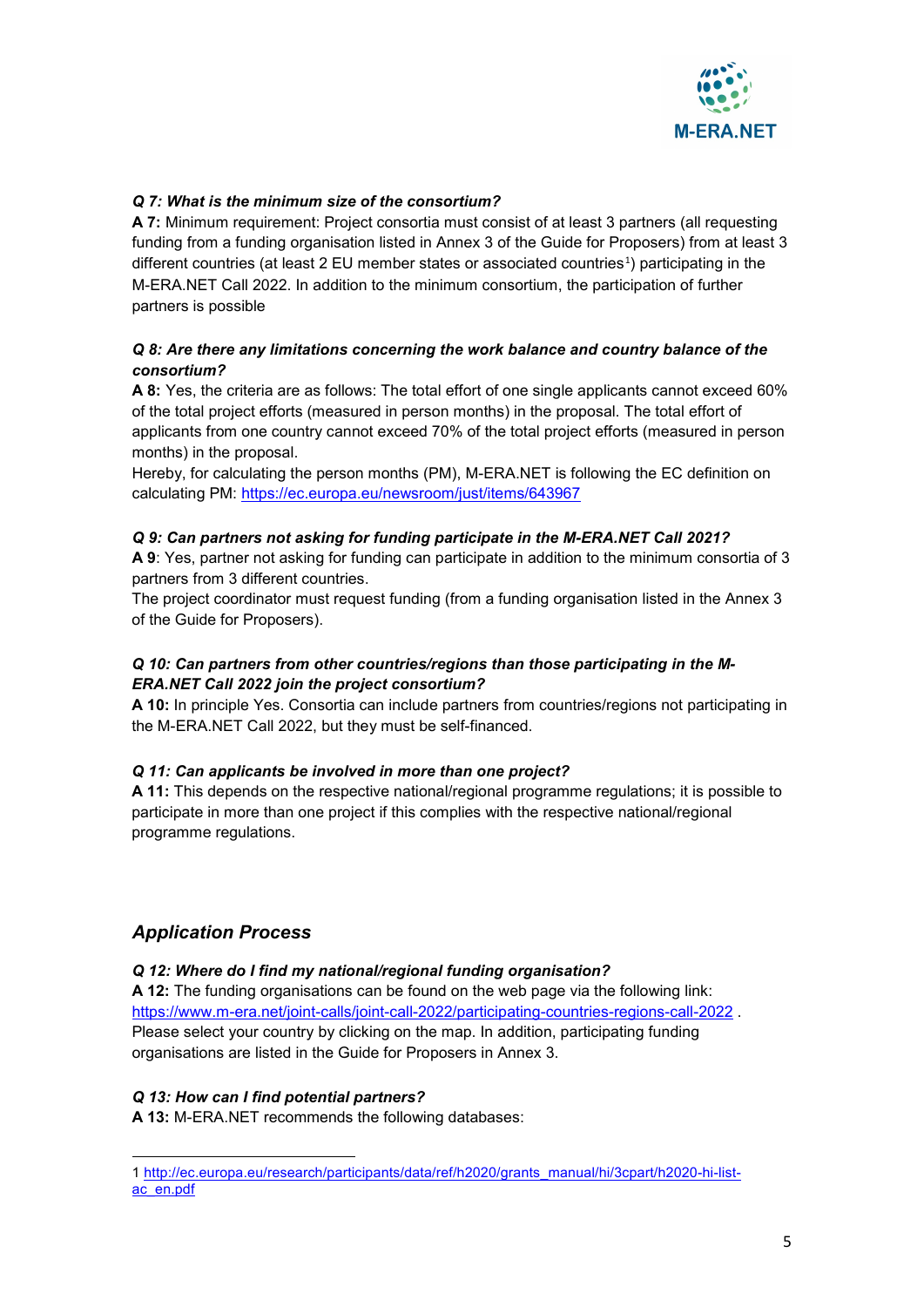

Partner Search Facility (former: NMPTeAm) [\(http://www.nmp-partnersearch.eu\)](https://www.nmp-partnersearch.eu/) EEN network [\(https://een.ec.europa.eu/\)](https://een.ec.europa.eu/)

# <span id="page-5-0"></span>*Q 14: Does every applicant have to submit a proposal?*

**A 14:** No, **only the project coordinator** must submit the M-ERA.NET Call 2022 Pre-Proposal form (stage 1) and Full-Proposal form & Annex 1 (stage 2) using the electronic submission tool. In addition, **each applicant has to apply for funding** to their respective national/regional funding organisation. **Please note that it may be necessary to submit additional information for each partner already at the Pre-Proposal stage to the national/regional funding programme!** 

## <span id="page-5-1"></span>*Q 15: Where can I find all the necessary forms for submitting a proposal?*

**A 15:** It is mandatory to use the M-ERA.NET proposal forms. All call documents are available for download on the M-ERA.NET Call 2022 homepage: [https://www.m-era.net/joint-calls/joint](https://www.m-era.net/joint-calls/joint-call-2022)[call-2022](https://www.m-era.net/joint-calls/joint-call-2022)

## <span id="page-5-2"></span>*Q16: How do I submit a proposal?*

**A16:** For proposal submission, the M-ERA.NET submission online tool must be used. Access to the electronic submission system (and its user manual) is provided via the link on the M-ERA.NET Call 2022 homepage. Applicants acting as coordinators of a proposal must register on the website prior to gaining access to the online submission system.

 $\rightarrow$  Proposals can be saved as drafts, revised and re-submitted again before the deadline.  $\leftarrow$ **Please note that it may be necessary to submit additional information to respective national/regional funding organisations!** 

# <span id="page-5-3"></span>*Q 17: Can I re-submit a proposal which was already submitted to a previous M-ERA.NET call but not funded?*

**A 17:** In general this is possible. However, please check that the scope still fits the call topics and that all partners are still eligible for funding in the participating countries or regions.

#### <span id="page-5-4"></span>*Q 18: Can I submit more than one proposal?*

**A 18:** In general this is possible. However there may be some national/regional limitations. Therefore, please check with your national/regional funding organisation. If you submit a second proposal, you need to register with a new account.

# <span id="page-5-5"></span>*Q 19: Can I request an extension of the M-ERA.NET Call 2022 deadline to submit either a Pre-Proposal or a Full-Proposal?*

**A 19:** No. The M-ERA.NET Call 2022 deadlines for Pre-Proposals and Full-Proposals are fixed. Please contact your national/regional funding organisation to confirm national/regional deadlines.

#### <span id="page-5-6"></span>*Q 20: Can I submit a Full-Proposal without submitting a Pre-Proposal?* **A 20:** No.

#### <span id="page-5-7"></span>*Q 21: Is it acceptable to submit a proposal in a national language?*

**A 21:** No. The M-ERA.NET Call 2022 Pre-Proposals and Full-Proposals can **only be submitted in English**. The language of national/regional funding applications depends on the rules of the respective national/regional funding programmes. **All applicants must contact their**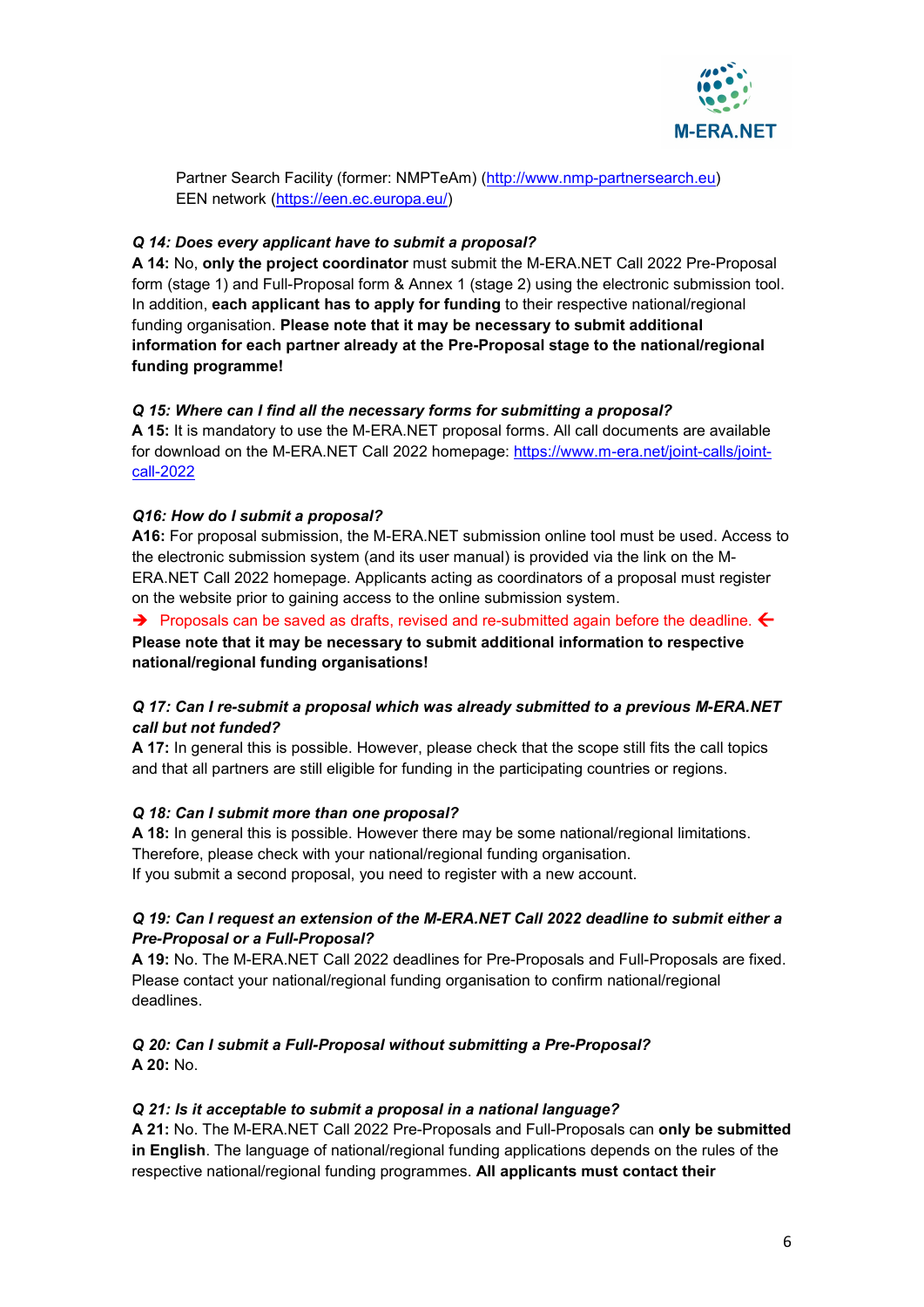

# **respective national/regional funding organisation for national/regional programme details.**

# <span id="page-6-0"></span>*Q 22: Is it possible to change the layout and the headings of the proposal templates?*

**A 22**: No, the layout of the templates cannot be changed. Please fill in the Pre- and Full-Proposal form as requested. Only explanatory notes in the templates can be deleted. Please pay attention to the following colour code:

- o Black: text in black must be kept
- o Blue: text in blue is for information purpose and can be deleted.

# <span id="page-6-1"></span>*Q 23: Is there a page limit for the Pre- and Full-Proposals?*

## **A 23:** Yes.

1) The mandatory M-ERA.NET Pre-Proposal form cannot exceed 22 pages.

2) For Full-Proposals, there are two mandatory documents: the main document (Full-Proposal form) for the whole project description and the Annex 1 to Full-Proposal form for partner profiles, CVs and Letters of Intent (LoI) (if applicable). The main document cannot exceed 40 pages. CVs and LoIs have to be submitted in a separate mandatory document (Annex1 to the Full-Proposal) without page limitation.

**Please note that also proposals below the maximum page limit will be accepted.** 

# <span id="page-6-2"></span>*Q 24: Are there any formatting conditions?*

# **A 24:** Yes.

The following formatting conditions apply:

The minimum font size should be 11 points. Standard character spacing and a minimum of single line spacing is to be used. Text elements other than the body text, such as headers, foot/end notes, captions, formulas, may deviate, but must be legible. The page size is A4, and all margins (top, bottom, left, right) should be at least 15 mm (not including any footers or headers).

# <span id="page-6-3"></span>*Q 25: What is a Participant Identification Code (PIC)?*

**A 25:** The PIC is a 9-digit number serving as a unique identifier for organisations (legal entities) participating in EU funding programmes / procurements. Please refer to the website: [https://webgate.ec.europa.eu/funding-tenders-](https://webgate.ec.europa.eu/funding-tenders-opportunities/display/OM/Registration+and+validation+of+your+organisation)

[opportunities/display/OM/Registration+and+validation+of+your+organisation](https://webgate.ec.europa.eu/funding-tenders-opportunities/display/OM/Registration+and+validation+of+your+organisation)

# <span id="page-6-4"></span>*Q 26: How can I find and/or apply the PIC of my organisation and the consortium members?*

**A 26**: Please check on the following website: [https://ec.europa.eu/info/funding](https://ec.europa.eu/info/funding-tenders/opportunities/portal/screen/how-to-participate/participant-register)[tenders/opportunities/portal/screen/how-to-participate/participant-register.](https://ec.europa.eu/info/funding-tenders/opportunities/portal/screen/how-to-participate/participant-register) The website provides a search tool to find out, if an organisation is already registered and has a PIC. In addition, the website provides information how to apply for a PIC.

# <span id="page-6-5"></span>*Q 27: Does my organisation need a validated PIC for proposal submission?*

**A 27**: No, you can submit a proposal with a temporary PIC.

# <span id="page-6-6"></span>*Q 28: After proposal submission, will I receive confirmation of receipt?*

**A 28** Yes, the coordinator will receive a confirmation of receipt.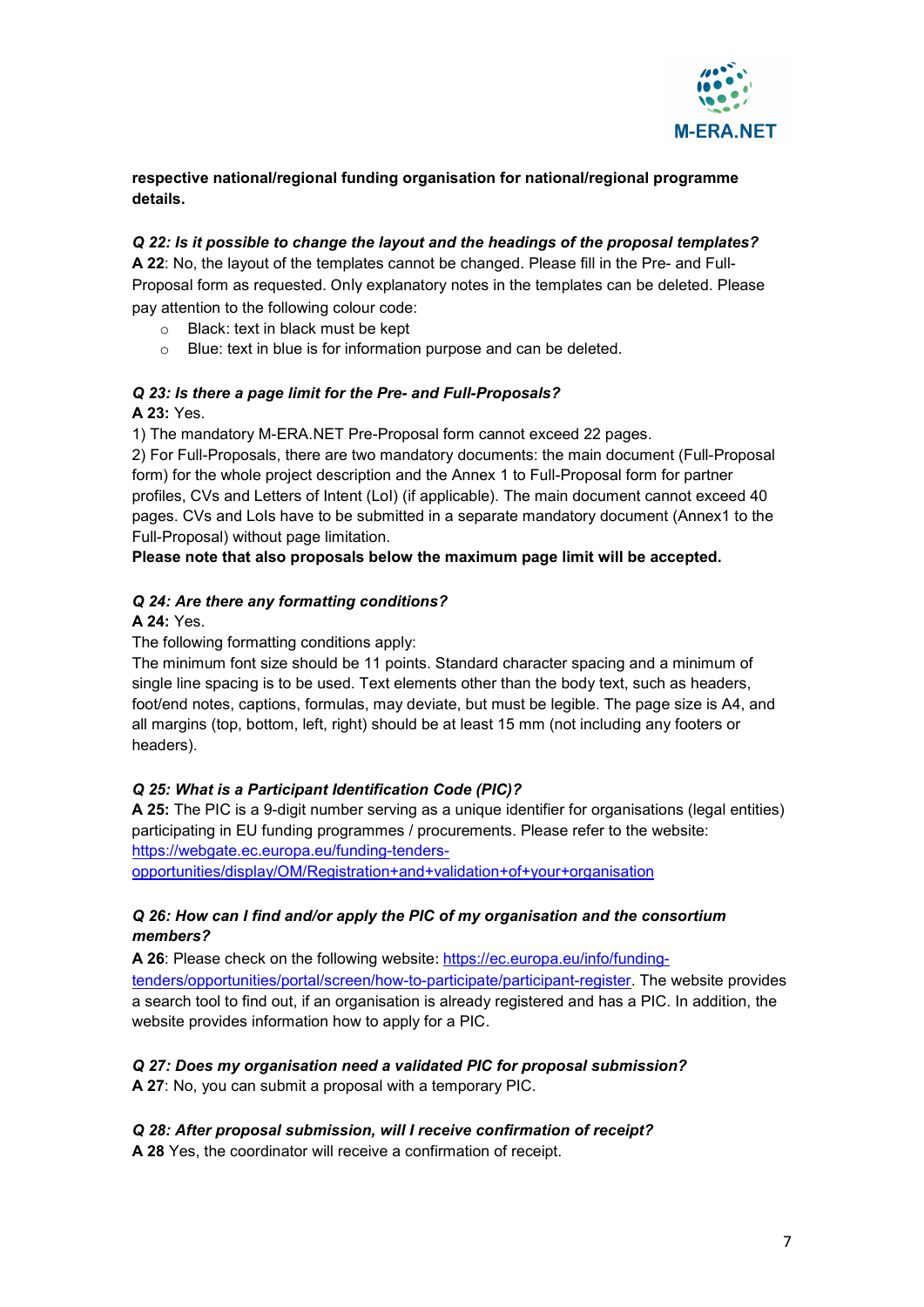

<span id="page-7-0"></span>*Q 29: Are any changes from Pre-Proposal to Full-Proposal and beyond allowed?*  **A 29: Only in exceptional cases changes from Pre-Proposal to Full-Proposal are allowed.** Please refer to the details described in the Guide for Proposers.

#### <span id="page-7-1"></span>*Q 30: Is it necessary to provide a Consortium Agreement with the proposal?*

**A 30: At the time of proposal submission it is recommended to provide the principles ruling the consortium agreement (CA) but not the CA itself.** A duly signed and stamped consortium agreement (CA) between the project partners is recommended for funded projects based on national/regional funding rules, including agreements on intellectual property rights (IPR) and agreements on scientific publications. At the time of proposal submission it is recommended to provide the principles ruling the CA but not the CA itself.

#### <span id="page-7-2"></span>*Q 31: Where can I find a template for a Consortium Agreement?*

**A 31**: Examples for consortium agreements can be found on the website of DESCA (Development of a Simplified Consortium Agreement):<https://www.desca-agreement.eu/> . Support can also be found on the website of the European IP helpdesk: [https://intellectual](https://intellectual-property-helpdesk.ec.europa.eu/index_en)[property-helpdesk.ec.europa.eu/index\\_en.](https://intellectual-property-helpdesk.ec.europa.eu/index_en) It also provide examples for MoU (Memorandum of Understanding), Non-Disclosure Agreements: [https://intellectual-property](https://intellectual-property-helpdesk.ec.europa.eu/regional-helpdesks/european-ip-helpdesk/europe-useful-documents_en)[helpdesk.ec.europa.eu/regional-helpdesks/european-ip-helpdesk/europe-useful-documents\\_en](https://intellectual-property-helpdesk.ec.europa.eu/regional-helpdesks/european-ip-helpdesk/europe-useful-documents_en)

# <span id="page-7-3"></span>*Evaluation*

#### <span id="page-7-4"></span>*Q 32: Is there any evaluation of pre-proposals?*

**A 32** Pre-Proposals will be assessed with respect to eligibility and relevance to the respective national/regional funding programmes. Additional national/regional programme conditions apply.

## <span id="page-7-5"></span>*Q 33: Can it happen that the same Pre-Proposal is evaluated differently by the involved national/regional funding organisations?*

**A 33:** Pre-Proposals will only be invited for Full-Proposal submission if a consensus is found among all involved funding organisations.

#### <span id="page-7-6"></span>*Q 34: In stage 2, will I receive the evaluation report of my evaluated Full-Proposal?*

**A 34:** The project coordinator will receive the compiled Peer Review Report for download. All applicants will receive feedback provided by the involved funding organisations.

# <span id="page-7-7"></span>*Costs & Funding*

#### <span id="page-7-8"></span>*Q 35: Who is funding this call?*

**A 35:** Projects are funded by the participating national/regional funding organisations. All applicants are requested to contact their respective national/regional funding organisations.

#### <span id="page-7-9"></span>*Q 36: What types of costs will be funded?*

**A 36:** The level of funding and the costs covered depend on the rules of the relevant national/regional programmes. Proposers must discuss financial details with the respective funding organisations (see Guide for Proposers).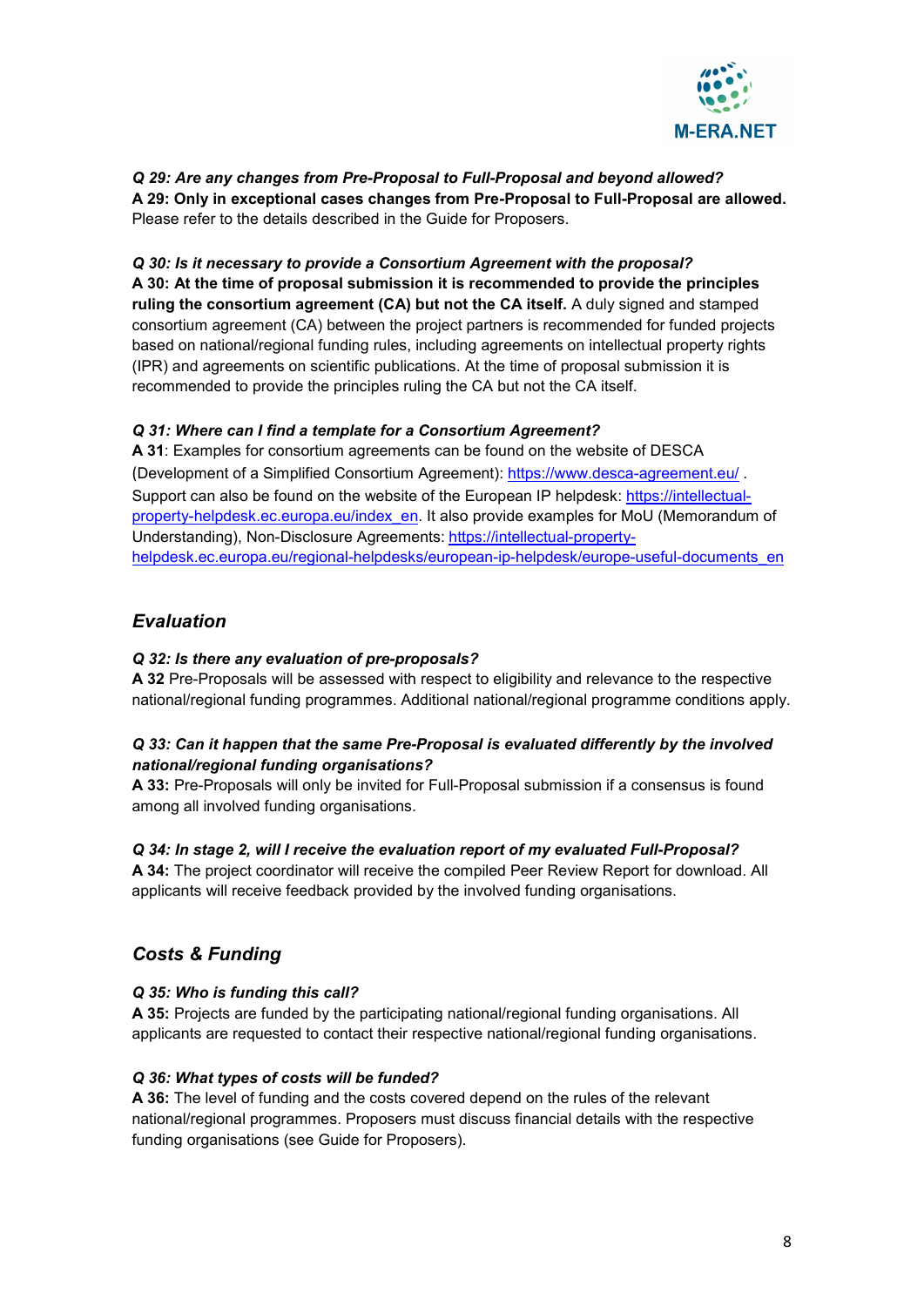

#### <span id="page-8-0"></span>*Q 37: What are direct costs and indirect costs?*

**A 37**: **Direct costs** are identifiable as specific costs directly linked to the project. They can be differentiated as personnel costs, costs for equipment, consumables, travels and for subcontracting. Other direct costs can be costs for seminars or for renting rooms. **Indirect costs** are general administrative costs – overhead costs incurred in connection with the direct costs of the action. Examples for indirect costs are costs for renting rooms or buildings, costs for electricity, heating, telephone, mailings, room cleaning as well as structural costs (for technical or administrative staff).

## <span id="page-8-1"></span>*Q 38: Is it necessary to define the different budget concepts (personnel, goods, etc.)?*

**A 38**: In the Pre-Proposal stage, indications of person months, total budget and funding are requested (see budget table). Details on cost categories (personnel cost, equipment, consumables, travel, subcontracting, other costs, indirect costs) are requested in the Full-Proposal phase.

Please check with your respective national / regional funding organisation if additional information is required at the Pre-Proposal phase as well as at the Full-Proposal phase.

#### <span id="page-8-2"></span>*Q 39: Should partners not requesting funding provide the person months and project costs?*

**A 39:** Yes, if the partner is not subcontracted but a partner supporting the project through R&D activities.

## <span id="page-8-3"></span>*Q 40: Are there any M-ERA.NET guidelines regarding limits of use of subcontractors from other countries?*

**A 40**: No, M-ERA.NET has not defined any limits of use of subcontractors from other countries. National/regional funding rules apply.

# <span id="page-8-4"></span>*Project Implementation*

#### <span id="page-8-5"></span>*Q 41: How long does it take before projects recommended for funding actually start?*

**A 41** It is expected that final funding decisions will not be made before February 2023. Contract negotiations are expected to start in March 2023.

## <span id="page-8-6"></span>*Q 42: Can a project start before the final decision by the national/regional funding organisation is made?*

**A 42:** It is recommended that the project should only start after the funding decisions have been made. Earlier starts are at the risk of the proposers.

#### <span id="page-8-7"></span>*Q 43: Can project partners have different project starting dates?*

**A 43:** Only in exceptional cases. It is highly recommended that the project start and end dates are the same for all project parties.

#### <span id="page-8-8"></span>*Q 44: Can the project duration be extended?*

**A 44:** Only in exceptional cases under the condition that all involved project partners, funding organisations and the M-ERA.NET call secretariat agree and confirm the extension. It is highly recommended that all project partner have the same project start and project end date.